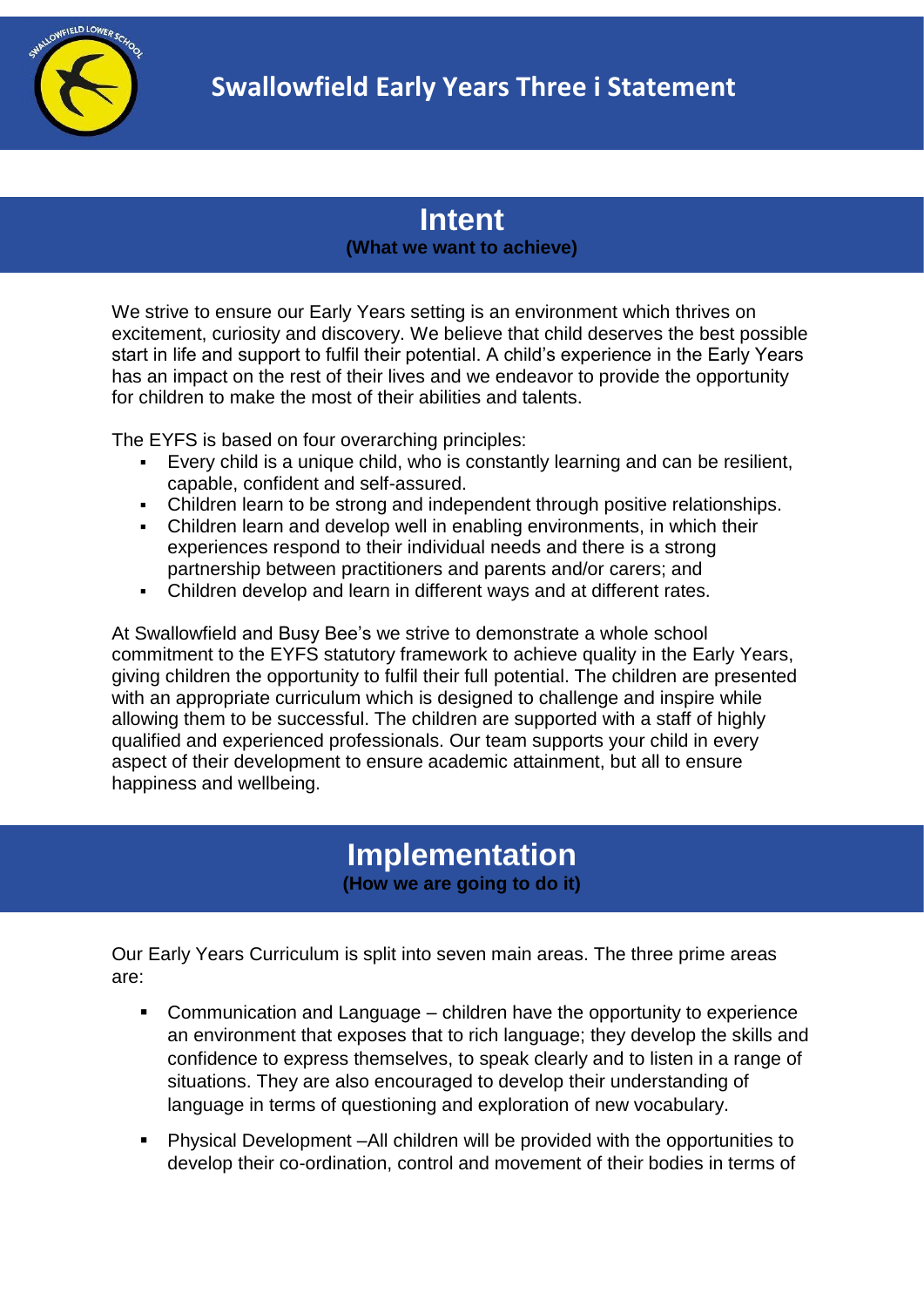exercise and grip. Children will be taught the importance of physical activity and to make healthy choices in relation to food and lifestyle.

■ Personal, Social and Emotional Development – The children are encouraged to form positive relationships of their peers and adults as well as form a positive self. They are encouraged to try new activities and discuss their feelings towards this. They are encouraged to settle into the rules and expectation of Swallowfield and have an understanding of why this is important. The children are supported to adjust their behaviour to a range of situations and are encouraged to take changes in their routine positively.

There are also four specific areas, through which the three prime areas are strengthened and applied throughout:

- Literacy children will be taught to link sounds and letters and to begin to read and write. Children are supported to engage in reading in a whole range of contexts and begin to ignite a passion and love for reading.
- Mathematics children have practical, hands-on experiences of counting, understanding and using number and carrying out number problems. Children also explore both 2D and 3D shapes as well as exploring language associated with size, weight, capacity, position, distance, time and money in a range of everyday experiences.
- Understanding the World Children will explore and make sense of their local environment. They are encouraged to share their own experiences with the people around us, technology and our world and develop their understanding in these areas through exploration and questioning.
- Expressive Arts and Design Children are given the opportunity to explore a range of media and materials in many different ways. They are encouraged to use these skills in a range of ways. They are encouraged to share their own ideas in art, music, movement, dance, role-play, and design and technology.

In our settings we meet the needs of all of our children through:

- Planning opportunities that build upon and extend children current knowledge, experiences and interests and develop their self-esteem and confidence.
- Using a wide range of teaching strategies based on children's learning needs.
- **•** Providing a safe and supportive learning environment in which the contribution of all children is valued.
- Using resources which reflect diversity and are free from discrimination and stereotyping.
- Monitoring children's progress and taking action to provide support as necessary.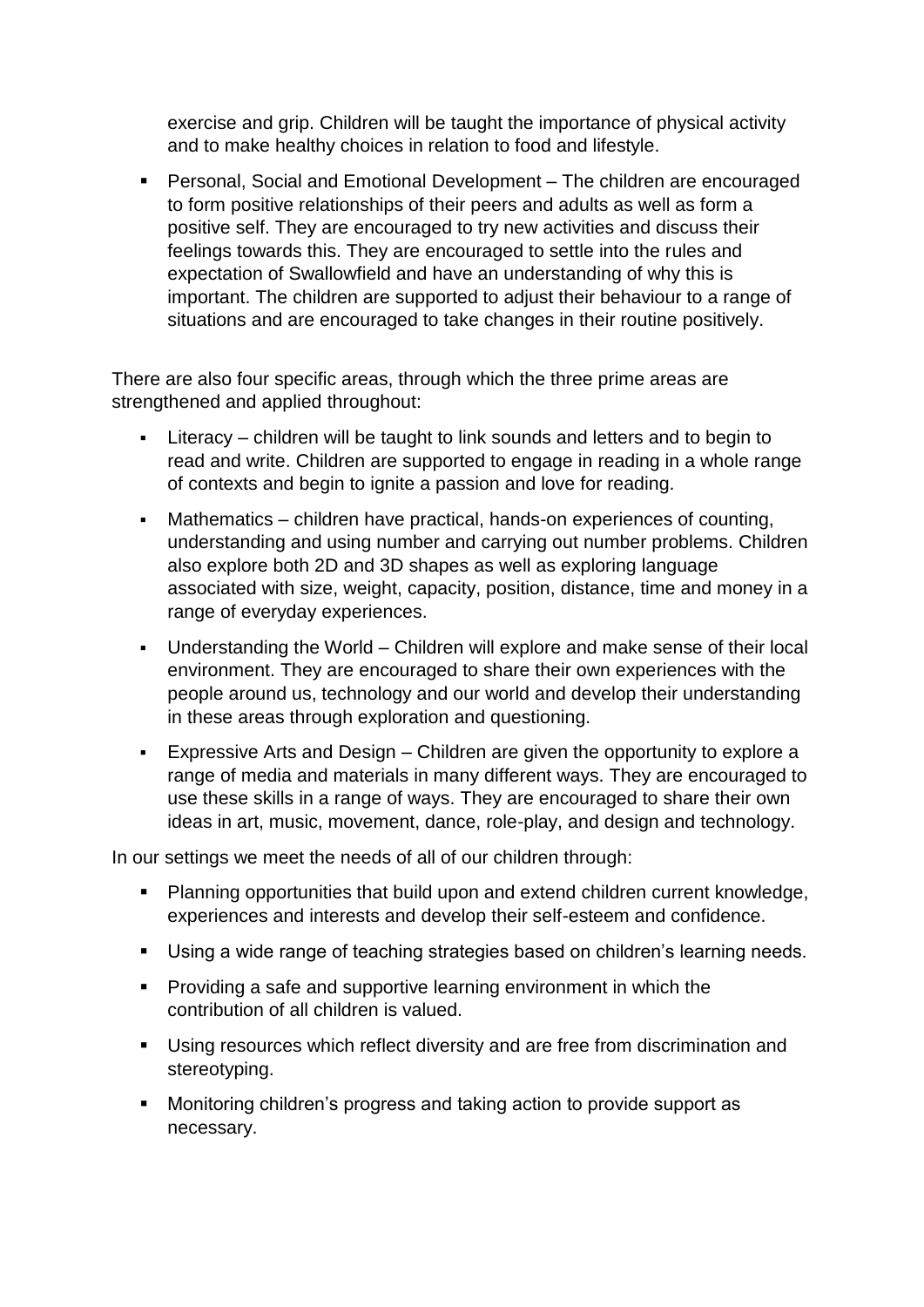Our Early Years settings are organised to allow children to explore and learn securely and safely. The classrooms provide an environment where all learning areas can be explored and all resources are located so children can access them when necessary independently. Our Early Years settings have their own outdoor spaces which also provides the enriching environments for all children's development. Being outdoors provides opportunities for curriculum access in a range of different ways, and at a different scale to being indoors. It offers opportunities for the children to explore, use their senses and be physically active.

## **Impact (Evaluation of success)**

All children and their families are welcomed are valued at Swallowfield Lower School and Busy Bee's. Children are respected as individuals and have equal access to our provision. All children are encouraged to achieve their personal best and planning is differentiated to meet the needs of all groups and abilities. Assessments consider contributions from a range of perspectives to ensure that any child with potential needs are identified at the earliest possible opportunity. Early identification is crucial to enable staff to support all individuals. Concerns are always discussed with parents or carers.

On-going formative assessment is crucial in our Early Years settings. Ongoing observations of the children's interaction with activities and peers provide majority of our evidence to support the child's development. We can also learn from parents/carers about how the child is achieving and progressing at home. We also carry out some summative assessments to provide evidence in their growing confidence in areas on the curriculum. Through these careful observations and assessments children's development and progress is tracked. If a child's progress in any curriculum area gives cause for concern, staff will discuss this with the parents/carers to form an agreement on how best to support the child.

During the final term in Foundation, the EYFS Profile is completed for each child. The profile provides parents and carers, staff and teachers with a well-rounded picture of a child's knowledge, understanding and abilities, their progress against expected levels and their readiness for Year One. The profile includes on-going observations, all relevant records held by our setting, discussions that have been shared with parents and carers, and any other adults who are judged as offering a useful contribution. Each child's level of development is assessed against the Early Learning Goals. This is made up of the three prime areas of the curriculum as well as Literacy and mathematics from the specific areas. Practitioners must indicate whether children are meeting 'expected' levels of development, or not yet reaching expected levels, 'emerging'.

We recognise that children develop in individual ways, and at varying rates. Short term plans set out activities and learning objectives from our medium-term plans that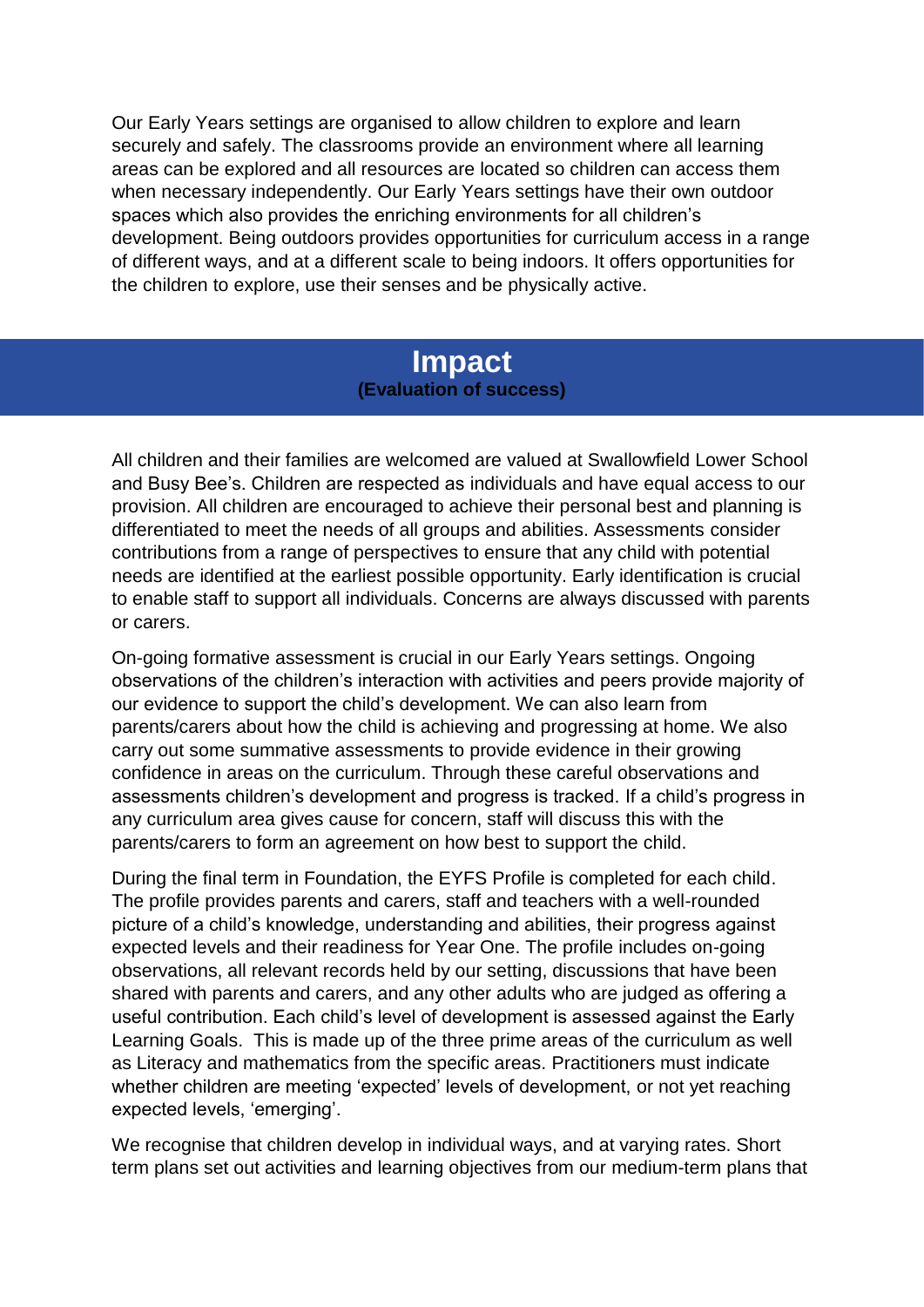are deemed appropriate to meet the needs and interests of all the children. All of our plans are extended and differentiated accordingly to ensure the right level of challenge for all children in our settings. Planning also identifies attempts to implement a more formal lesson approach before children transition into Year One to prepare and engage the children in this style of education.

Opportunities are planned for those who are achieving the Early Learning Goals – ensuring that all children are stretched and achieve their full potential in our settings. When necessary in Foundation objectives are identified from the Year One Curriculum for individuals and groups to work towards to ensure there is no stagnant time in their progression and passion for learning.

Link Governor – The role of the link governor is to form good relationships with the children, staff and parent/carers at both of our Early Years settings. Regular insights through observations and attendance to events ensures the governor has an understanding of the teaching and learning that occurs at our settings.

Subject Leadership – The role of the Early Years Leader is to oversee the on-going themes and activities that are planned for children in the Early Years settings to ensure they are enriching and positive learning experiences for all. Continuous analysis of data for the Pre-School and Foundation settings ensure all children are achieving their full potential.

SLT (monitoring and support) – Our Early Years team is supported, but also challenged, by our Senior Leadership Team in the choices that we make in terms of the teaching, learning and achievement of all. SLT also oversee the data to ensure all children are reaching their full potential.

Whole staff – In our Early Years settings we recognise that children learn to be strong and independent from secure relationships. We aim to develop caring, respectful, professional relationships with all children and their families.

Parents – We recognise that parents are children's first and most enduring educators and we value the contribution they make. We recognise the role that parents have played, and their future role in educating the children. We do this through:

- Individual parent meetings are planned prior to the child joining Swallowfield in September where discussions are had regarding the child's interests, medical needs and any questions parents may have are addressed. The settings prospectuses also highlights information on the school day, uniform and informs parents/carers of the schools visions and aims.
- Parents have the opportunity to talk to their child's teaching team as well as representatives from other areas of school life such as Governors and PTFA members.
- Parents are always encouraged to talk to their child's teacher/practitioner if there are any concerns regarding their child's school life.